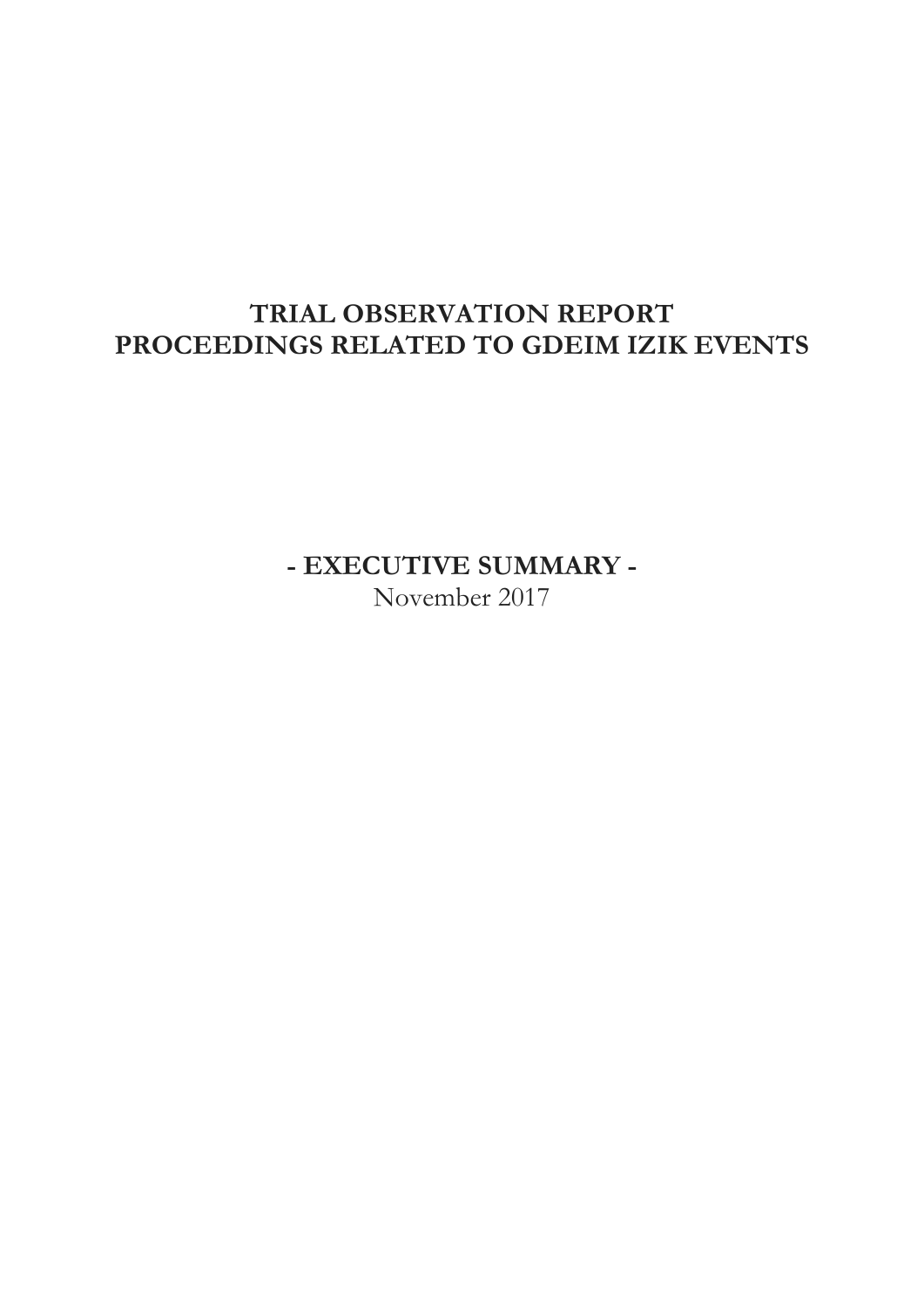## **TRIAL OBSERVATION REPORT PROCEEDINGS RELATED TO GDEIM IZIK EVENTS EXECUTIVE SUMMARY** November 2017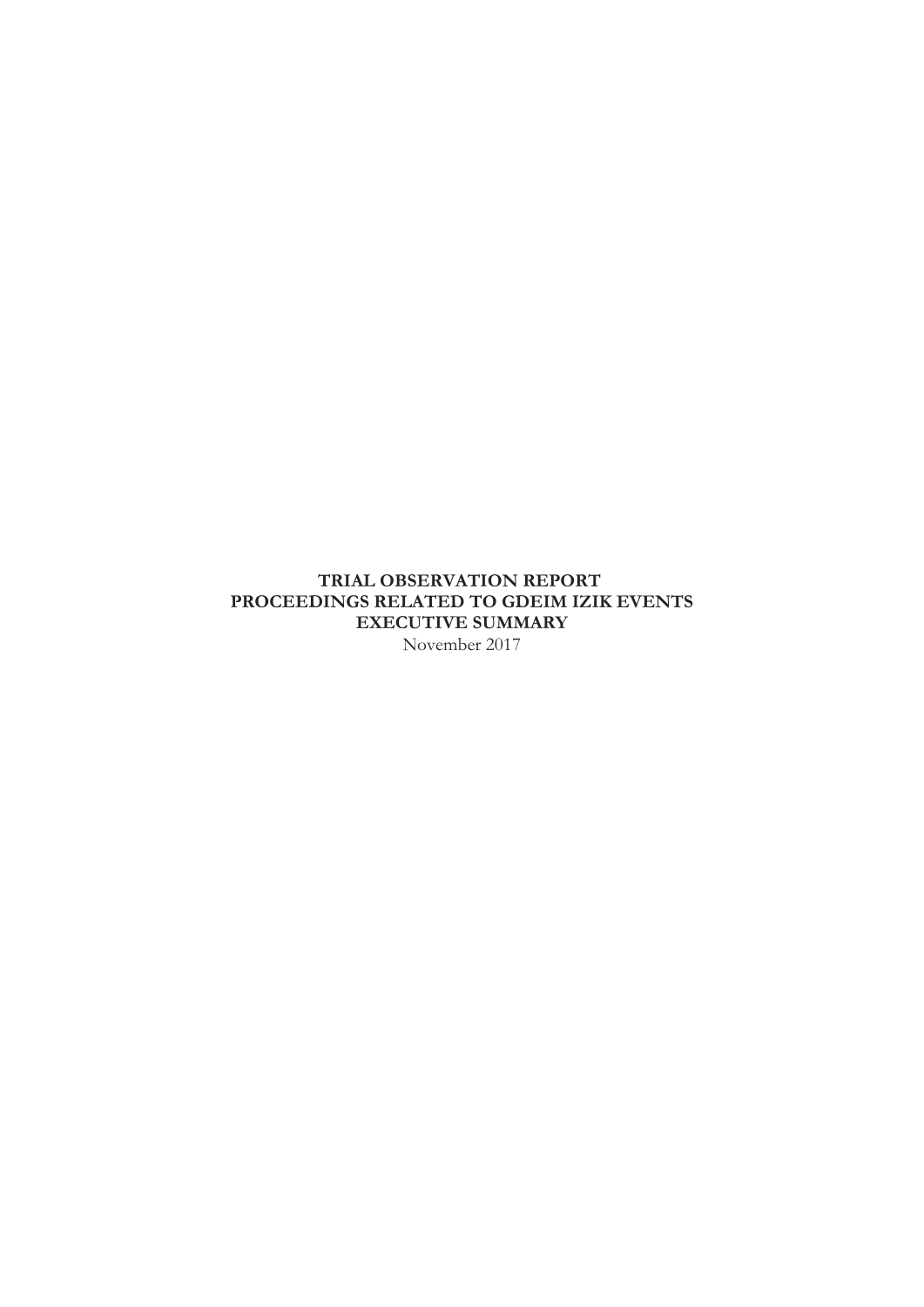Fulfilling its human rights protection mandate, in compliance with its founding Royal Decree, dated March 1<sup>st</sup>, 2011, mainly articles 3 to 12;

Taking into account the gravity of the painful events that occurred in the Gdeim Izik Camp on November 8<sup>th</sup>, 2010, leaving 11 officers from the Royal Gendarmerie, Auxiliary Forces and Civil Defence dead, many people injured or with disabilities, as well as huge material damages;

Following the arrest and detention of a number of persons in this case, who were courtmartialled and convicted before the military court. The Supreme Court (*Court of Cassation*) later appealed the ruling and referred the case back to the Criminal Division at the Court of Appeal of Rabat;

Taking into account the fundamental right to a fair trial that provides adequate guarantees to the suspects/accused, without any prejudice to the principle of non-impunity or to the victims' right to redress;

The National Human Rights Council (CNDH) decided to monitor and observe the trial, as the case was referred by the Supreme Court to the Court of Appeal in Rabat. The CNDH had observed the trial before the military court and monitored the detention conditions of the defendants in prison. It received and handled complaints and requests from the defendants themselves or their families, in accordance with its mandate and prerogatives.

A team of observers<sup>1</sup> was tasked to monitor the trial in all its aspects and draft preliminary reports on each hearing. It drafted reports on the different parties' notices, statements and pleadings. The team drafted comprehensive reports on the trial and was also tasked with facilitating coordination and communication with other observers, the families of the victims, and the defendants.

The CNDH observed the guarantees of fair trial and monitored the court's full respect to its principles, based on the standards set by the following main instruments:

- The Universal Declaration of Human Rights, mainly article 11;
- The International Covenant on Civil and Political Rights, mainly article 14;
- The Basic Principles on the Independence of the Judiciary;
- The Basic Principles on the Role of Lawyers;
- The Guidelines on the Role of Prosecutors;

- The Constitution of July 1<sup>st</sup>, 2011, mainly the preamble and articles 23, 24, and 117-128;
- Law  $\#$  22.01 on the Code of Penal Procedure, dated October 23<sup>rd</sup>, 2002, as supplemented and amended.

<sup>1</sup> Mr. Abderrazzak El Hannouchi, Mr.Moustafa Naoui, Mr.Abderrafie Hamdi, Mr.Mohammed Sabri, Ms Ibtisam Elyazghi, Mr. Khalid Ourahhou, and Mr. Youssef Benchebbak.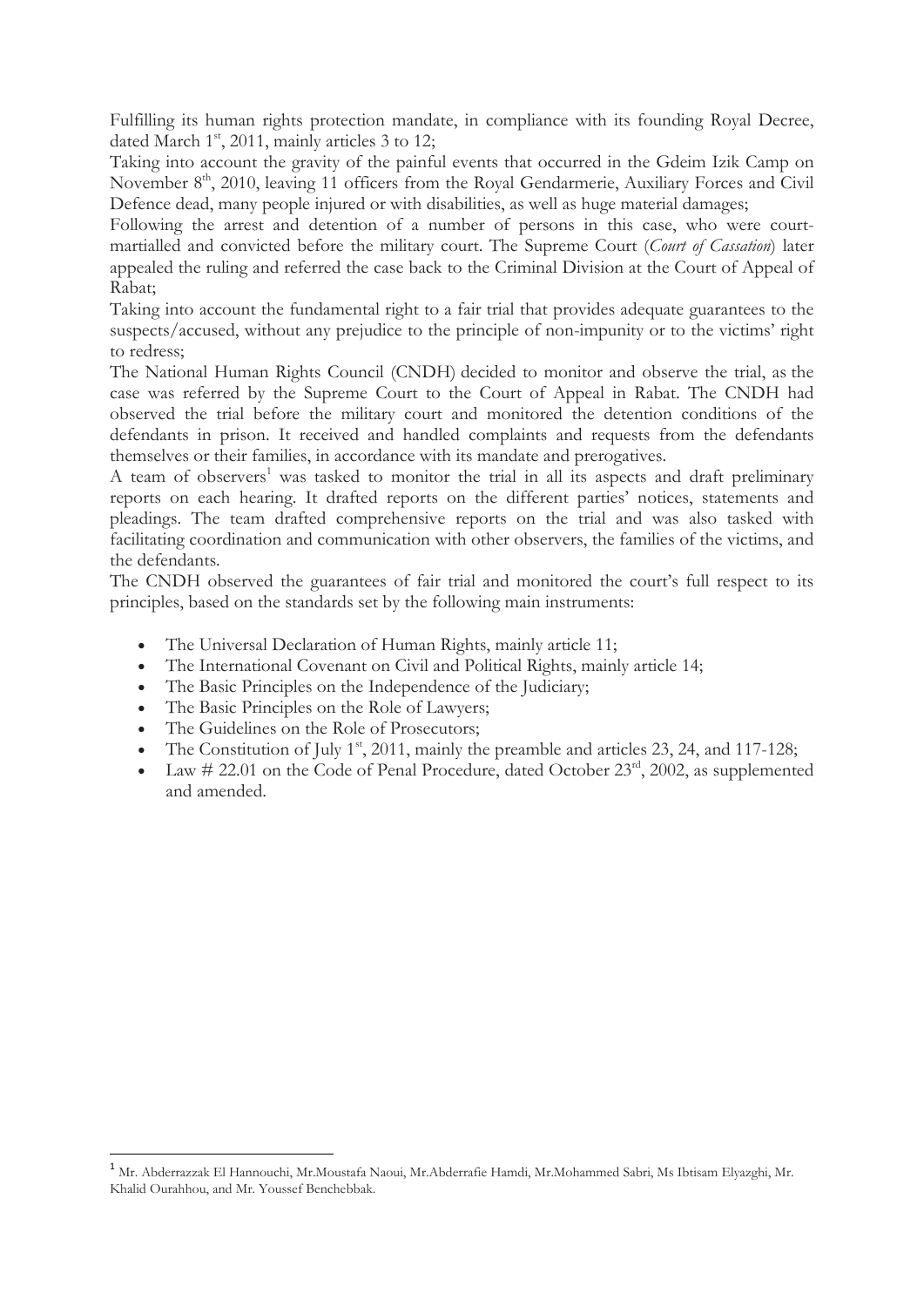# **I- General context and grounds for the Supreme Court's Decision**

The case was brought before the Court of Appeal in Rabat based on the Decision of the Supreme Court, dated July 27<sup>th</sup>, 2016. The Supreme Court's Decision struck down Ruling # 313/2013, rendered by the Permanent Military Tribunal of the Royal Armed Forces, on February 17<sup>th</sup>, 2013, case file # 3063/2764/10. The Supreme Court overruled the military court's decision and referred the case to the Criminal Division at the Court of Appeal in Rabat to hear the case de novo, in compliance with the law.

The Supreme Court's decision to overrule the military court's ruling was based on several arguments and grounds that can be sum up as follows:

- The military court, in its ruling on aspects related to the crime of complicity by incitement to action and instructions to commit general acts and recourse to various means and violent acts, did not adequately clarify this incitement and instructions, neither did it determine the entities or persons targeted by those acts, and the death resulting therefrom.
- The military court did not illustrate on the second aspect related to the committed criminal acts resulted from incitement and the given instructions. It did not mention how many people died and their status as members of law enforcement. It did not mention that the victims were on duty when they were assaulted and that complicity was proven.
- The military court did not illustrate on the extent of the criminal intent, as a necessary component of the crime.
- Regarding the crime of incitement, the military court failed to illustrate on the instrument(s) that the inciting party might use to incite others to commit the crime, as stipulated in article 129 of the Penal Code.
- The Court failed to establish all legal and factual aspects of the crime with which the accused were charged, as provided for in article 267 of the Penal Code. The ruling was thus deemed to be insufficiently reasoned.

The Supreme Court referred the case to the Court of Appeal on the following grounds:

- The military court used to have jurisdiction to rule on the charges under Chapter III of the Code of Military Justice, dated November  $10<sup>th</sup>1956$ . Indeed, under that code, the military court had the power to rule on offences and crimes committed against any member of the Royal Armed Forces and similar officers. The military court, though, no longer has such jurisdictions under the new Code of Military Justice # 108.13, dated December  $10^{th}$ , 2014<sup>2</sup>.
- Ordinary courts have jurisdiction to hear and rule on such cases instead, in accordance with the Royal Decree dated December 10<sup>th</sup> 2014.
- To better serve justice, the case had to be referred to the court of appeal;
- Paragraph 1 of article 550 of the Code of Penal Procedure confers to the Supreme Court the power, when ruling on a request to appeal (*cassation*), to refer the case to any court of the same nature and degree as the one that initially ruled on the case. Such referral shall take into account the provisions of article 219 of the code of military justice of 2014, which provides that proceedings prior to the date of entry into force of this law remain valid with full effect and enforceability.
- Article 457 of the Code of Penal Procedure on appeals of rulings rendered by the Criminal Division, provides in its last but one paragraph that the rulings of the Criminal Division at the Court of Appeal, when a case is referred to it by the Supreme Court, are final. Article 254 of the code sets the jurisdiction of the Criminal Division.

<sup>&</sup>lt;sup>2</sup> Published in Official Gazette # 6322, dated 01/01/2015.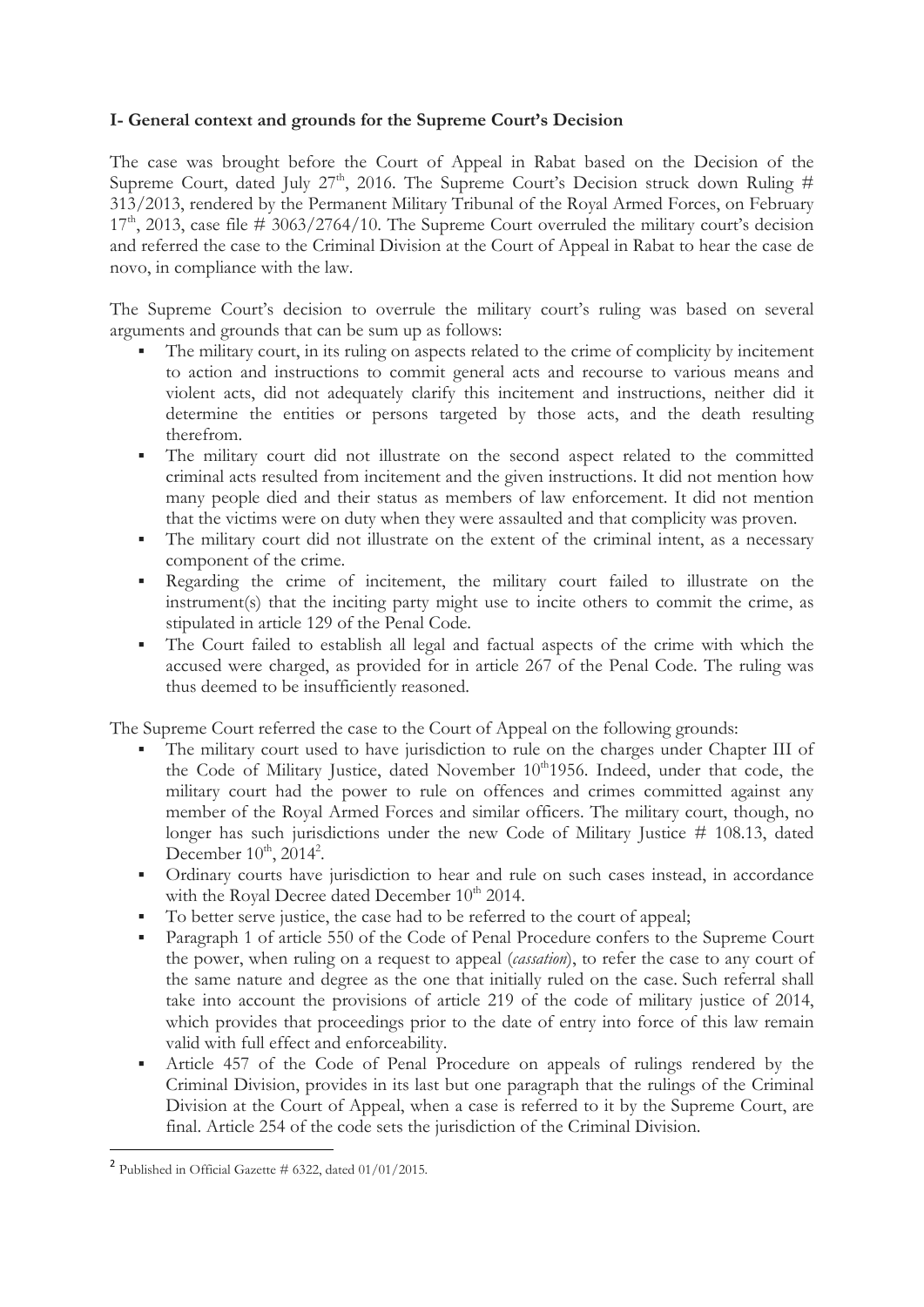The Court of Appeal of Rabat (Annex of Sale) thus ruled on this case (File #  $582/2612/2016$ ). The court scheduled 31 hearings; the first was held on December  $26<sup>th</sup> 2016$ , and the last on July 19<sup>th</sup> 2017, where the court rendered its final verdict.

The Court decided in all scheduled hearings to dissociate the case of Mohamed El Ayoubi for absence due to health conditions. As a whole, the hearings took place under normal conditions, be it at the surroundings of the court premises or within the courtroom itself. The trial was attended by a number of tribe leaders (Shioukh), other national and international observers<sup>3</sup>, and domestic and world media outlets<sup>4</sup>. The competent authorities guaranteed optimal conditions for the trial observers, journalists and the public. Despite the tight security measures, access to the Court was easy and organized. Two separate areas outside the Court were assigned to protesters: one for the victims' families and their supporters and another for the defendants and their supporters.

The hearings were held in a spacious courtroom, providing an area for the defendants, booths for interpreters, lawyers' benches, seats for observers, and seats for the public. The courtroom was equipped with a large screen behind the judges, and three medium-sized screens, one of them for the defendants. The courtroom was equally equipped with loudspeakers and interpretation headsets.

The Court also assigned an additional room next to the main Courtroom with the same capacity and area, one large screen and two medium-sized screens, to enable other interested observers, journalists and relatives to follow the proceedings.

Between the two rooms, an area for journalists and media representatives was equipped with web connected computers.

Simultaneous translation was also provided from and into 4 languages: Arabic, French, Spanish and English. An Arabic - Hassani interpreter was equally present and was called upon whenever his services were needed by the parties, or as deemed necessary.

The hearings were flexible in general. Due respect was observed for all the parties during the proceedings. It was noted that the defendants got in and out of the courtroom (collectively) chanting slogans against Morocco's territorial integrity and accusing the Court of partiality. This was the case also for each one of them, whenever they were summoned individually to appear before the Court. The observers also noted that the defendants interrupted the hearings chanting slogans and shouting. However, the Court deployed every effort to calm tempers, restore order and resume the hearings.

The Court allowed the defendants and the witnesses to deliver their statements or testimonies seated whenever they needed to or requested so. It also consulted the parties to extend or suspend the sessions for rest, and very often acceded to their requests in this regard.

All along the hearings, the Court paid close attention to the defendants' health conditions. Consequently, the Court granted medical examinations to some of them during the hearings, others were taken to the hospital to receive necessary health care, and others were sent back to prison for rest. The detained defendants were also given permission to communicate, upon their request, with their lawyers during the hearings.

<sup>&</sup>lt;sup>3</sup> The trial was monitored by a large number of observers (126) from Morocco and abroad.

<sup>&</sup>lt;sup>4</sup> The trial was followed by several national and international media outlets; 19 media organizations and 48 journalists.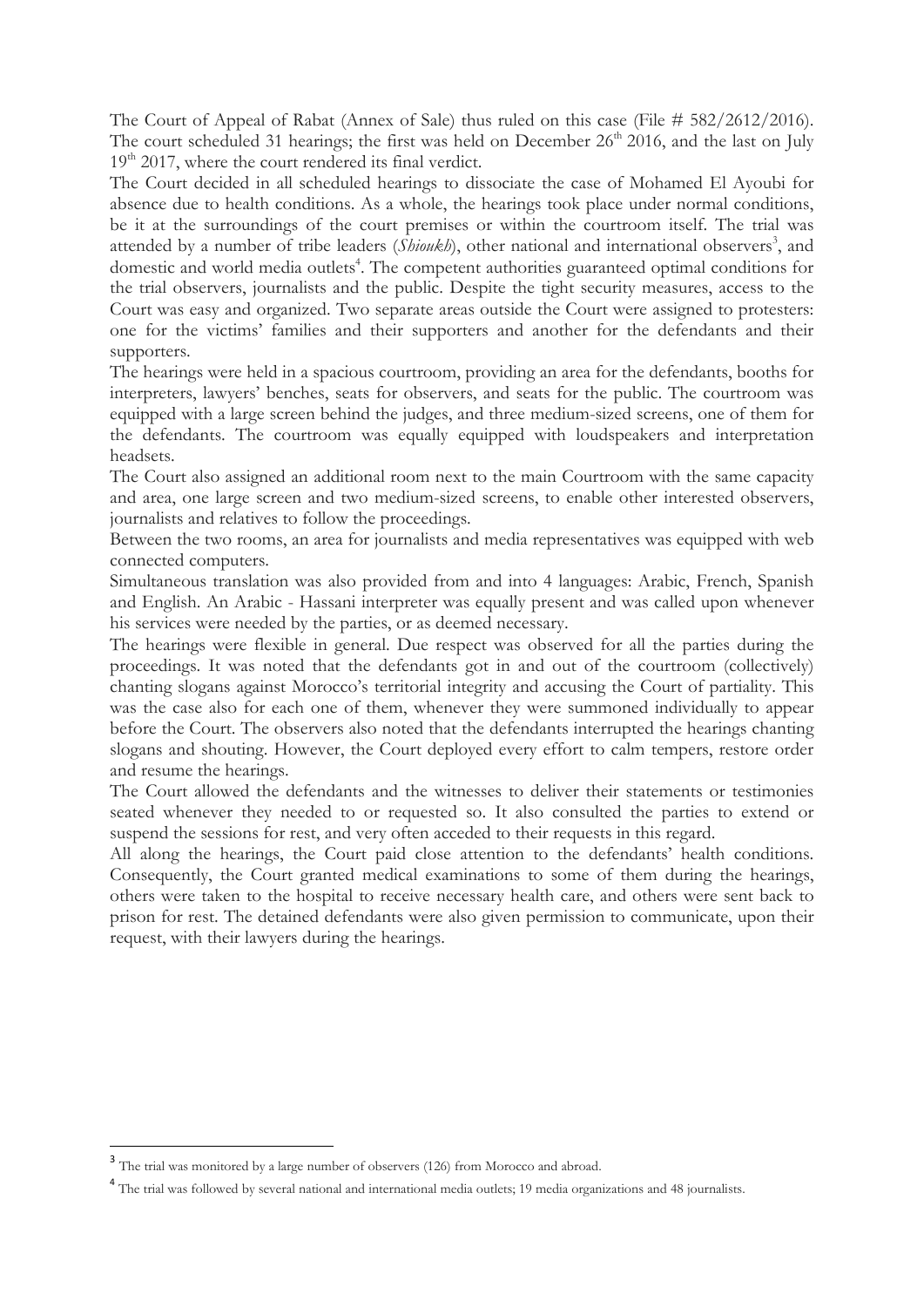## **II. Investigation and pleadings**

During the phase of investigation and pleadings, the defence attorneys pleaded the following:

## A. **Lack of capacity and non-entitlement to the right to bring civil action before the court**

This argument rests on the merit that the referral of the case concerned only the public action and on the general rule that appeals shall not bring any prejudice to the appellant, and that the court which the case was referred to was an extension of the court that initially ruled in the case.

In their response to this plea, the attorneys of the civil party<sup>5</sup> and the office of the public prosecutor both insisted that the argument was invalid, invoking article 118 of the constitution, which gives each person the right to claim redress before the courts and defend his/her rights and interests, which are protected by law. The civil party attorneys also argued that the records of the hearing before court-martial mentioned that a lawyer was present at the court to defend the interests of the victims' families and their plea for redress. They further argued that article 384 of the Code of Penal Procedure gives any person victim of a crime the right to be bring his/her case before a court and be as Civil Party to the case. Under article 82-4 of the Code of Penal Procedure, they argued, the investigating judge or the court must inform any person victim of a crime of their rights. The arguments of the civil party also rested on (1) case law, which enshrines this right, (2) the amended Military Justice Code, mainly article 19, which formerly prohibited anyone from bringing a civil action before the military court, (3) international human rights law, mainly article 8 of the Universal Declaration of Human Rights, and (4) article 2 of the International Covenant on Civil and Political Rights.

## B. **Lack of jurisdiction**

1

The defence<sup>6</sup> attorneys argued in this regard that under article 550 of the Code of Penal Procedure a case overruled by a Supreme Court decision must be referred back to a court of the

<sup>5</sup> Attorneys of the civil party : 1-The relatives of late Walid Ait Alla : his father Mohammed Ait Alla, his mother Naima Khardi, his brothers Mehdi, Amine and Ayoub, all represented by attorney Mohammed Chahbi from the Casablanca Bar Association, and attorneys Hawa Kalouka and Emmanuel Tawil from the Paris Bar Association, France, and attorney Penas Roldan Lorenzo, from the Bar Association of Murcia, Spain; 2- Rthe relatives of late Anas Ben Lhouari: his father Miloud Ben Lhouari, his mother Aicha Hayran, and his brothers Ilias and Yassine, all represented by Abdelkabir Tabih from the Casablanca Bar Association and Yves Repiquet from the Paris Bar Association, France. 3- the relatives of Noureddine Adrhm: his father M'barek Ben Abdallah and his mother Aicha Ait M'barek Ben Ali, represented by Abddellatif Ouammou from the Agadir Bar Association; 4- the relatives of late Mohammed Ali Boualam: his father Mohammed Fal Boualam, his mother Batoul Bent Sidi Abderrahim, and his siblings Ibrahim, Sidi Omar and Aicha, all represented by Abdelwahed El Ansari and Abdessamad El Idrissi from the Meknes Bar Association; 5- Ralatives of the late Mohammed Najih: his father H'mad Ben Mouh Najih, his mother Fatima Bent Hssayn, his wife Jaban Hadda, his sons Mohammed, Moustafa and his daughter Naima, all represented by Abdellatif Ouahbi from the Rabat Bar Association; 6- Relatives of late Abdelmajid Atertour: his father Driss Atertour and his mother Belîich naima, represented by Ibrahim Rouchdi from the Casablanca Bar Association; 7- Relatives of late Abdelmounim Ennachoui: his mother Souad Coucou Bent Bouchta, and his siblings Adil, Zakarya, Imad, Ayoub, and Fatima Zahra, all represented by Tayeb Mouhammed Omar from the Casablanca Bar Association; 8- Relatives of late Yassine Boukettaya: his mother Chahri Khaddouj Bent Saleh, and his siblings Ayoub, Youssef and Intissar, all represented by attorney Aicha Kalaâ from the Casablanca Bar Association; 9- Relatives of late Badreddine Torrahi: his father Ibrahim Torrahi, his mother Khadija Nouiri, and his siblings Soufiane and Amine, all represented by Naoufal Elbaâmri from the Tetouan Bar Association; 10- Relatives of late Ali Zaâri: his father Omar Ali, his mother M'barka Bent Abdelkader, and his widow Mina Bent Tajouat, also on behalf of her minor daughters Meryem, Maroua and Safae, all represented by attorney Omar El Askrami Lamrabet from the Rabat Bar Association; 11- Relatives of late Ben Taleb Lakhtil, represented by attorney Abdessamad El Idrissi from the Meknes Bar Association.

<sup>&</sup>lt;sup>6</sup> In the beginning, the accused were represented by attorneys Mohammed Lahbib Rguibi, Mohmmed Fadel Ellayli, Boukhaled, and Bazid from the Agadir Bar Association, commissioned by the Moroccan Human Rights Association; Attorneys Mohammed Elmassôudi and Noreddine Dalil from the Casablanca Bar Association; Attorneys Sadqou, Ibrahim Missour and Naima Elkellaf from the Rabat Bar Association; Attorney Moustafa Errachidi from the Marrakech Bar Ass. Ennaâma El Asfary was represented by Joseph Breham from the Paris Bar Ass.; Ingrid Metton and Olfa Ouled from Paris B/A represented all the accused. All attorneys withdrew from the trial upon request of their clients at the 18th hearing session, on 16 May 2017, when the Court was hearing the witnesses during the examination of the evidence file. Within the framework of the judicial assistance procedure, the court then appointed attorneys Noureddine El Allam, Elkhamlichi, Rachid El Moussaoui, and Saâd Essahli, all from the Rabat Bar Association, to represent the accused.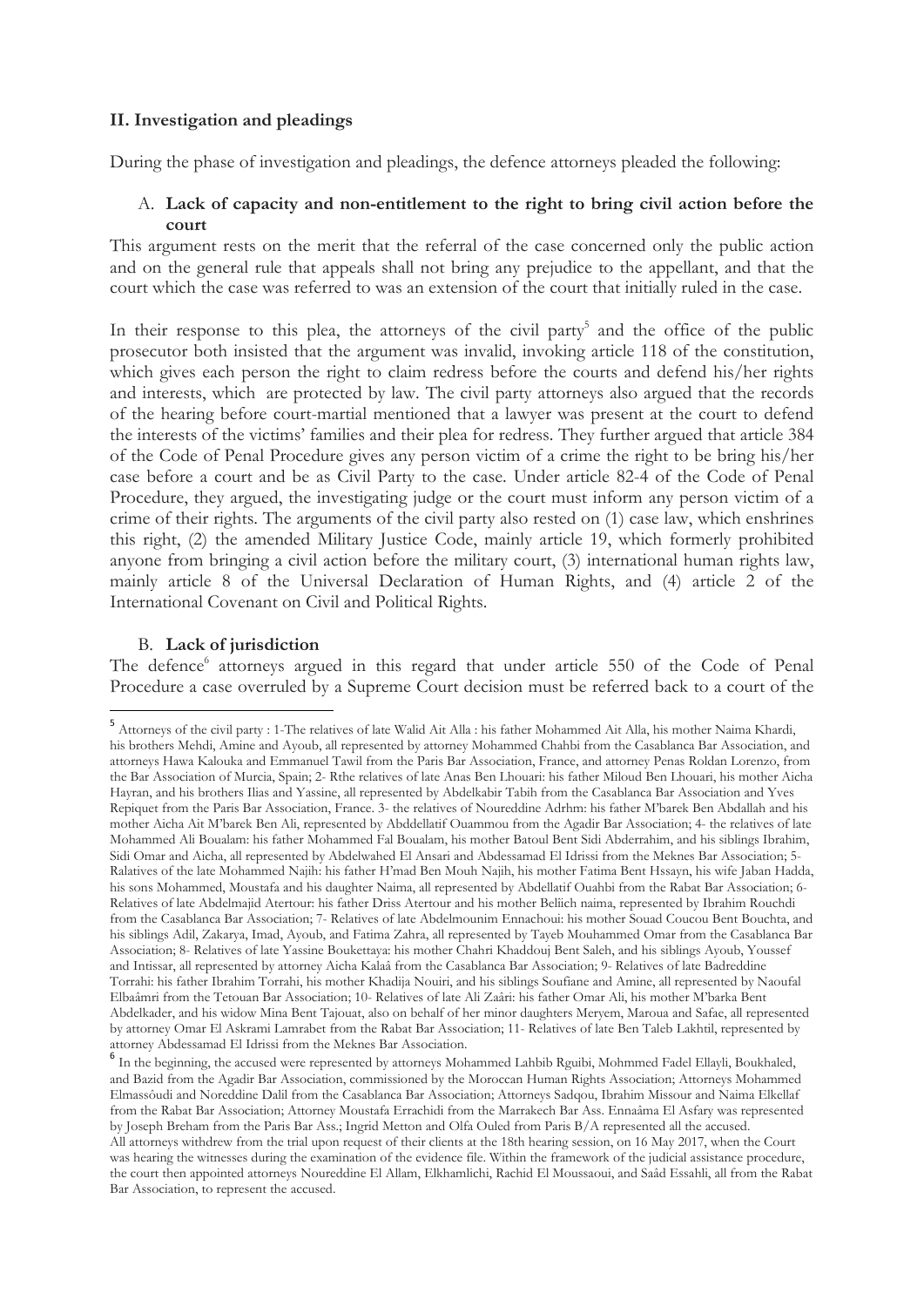same category and degree as the court that initially rendered the overruled decision, and provides for the right to a double degree of jurisdiction. The French defence attorneys placed forward arguments claiming that the court did not have the necessary jurisdiction to rule upon the matter, but from different perspectives and reasons. They brought forward the Fourth Geneva Convention, as being applicable in conflict zones, stating that the case should be judged by the Court of Laayoune instead. A member of the defence attorneys was thus obliged to withdraw his support because a French lawyer supporting one of the defendants referred in his brief to the term "occupied territories".

The same defence attorneys attempted to submit a written statement in French in favour of this argument but the court dismissed it after reading it, founding its decision on the provisions of article 4 of the Judicial Agreement between Morocco and France, which requires pleadings and submissions to be served in Arabic. Some defence attorneys claimed that locus actus supposed that it is the Court of First Instance in Laayoune that should have the subject-matter jurisdiction over the case.

In their response to this argument, the attorneys of the victims stated that challenging the lack of jurisdiction was in fact challenging the Supreme Court's decision to refer the case to this court, which was not legally appropriate. The new military justice code revoked the former law, but the procedure measures taken before the abrogation of the code remained effective and valid with full legal effect. The attorneys of the civil party also argued that referring to international humanitarian law to challenge the jurisdiction of the court in this matter was not appropriate either. They argued that the accused were Moroccan citizens, saying they even contradicted themselves in this respect when they invoked earlier the case of non-notification of the Judicial Commissioner of the Kingdom, normally entitled to Moroccan civil servants working for the Moroccan administration.

## C. **Provisional release**

The defence attorneys requested provisional release based on the lack of the constituent elements of the crime, presumption of innocence, lack of cases in flagrante delicto, in addition, as they argued, to the fact that the accused had all securities to be granted provisional release and were willing to comply with the court's decisions.

## D. **The witnesses**

The defence attorneys urged the court to summon different witnesses:

- Officials who had negotiated with the members of the Dialogue Committee prior to the events of November 8<sup>th</sup>, 2010;
- Eye witnesses, who witnessed the arrest of some of the accused before and after the events;
- Witnesses who confirmed that some of the accused were not present in the events;
- All officers who drafted the records of the Judicial Police.

The court summoned, to the next hearing, the witnesses who appeared on the list that was submitted by the defence attorneys and the 17 judicial police officers who drafted the records of the Judicial Police. The court dismissed the attorneys' request to summon the officials who were members of the dialogue committee to testify.

After hearing the accused, the defence attorneys requested to summon three witnesses, who were mentioned by some of the accused during their testimonies before the court, to testify about the conditions of arrest; the court accepted the attorneys' request.

## E. **Forensic medical examination**

The defence attorneys requested forensic medical examination to verify if the accused were subjected to torture or ill-treatment in custody and during investigation, for some of them.

The office of the public prosecutor left this matter to the court and requested to exclude the accused who were on release.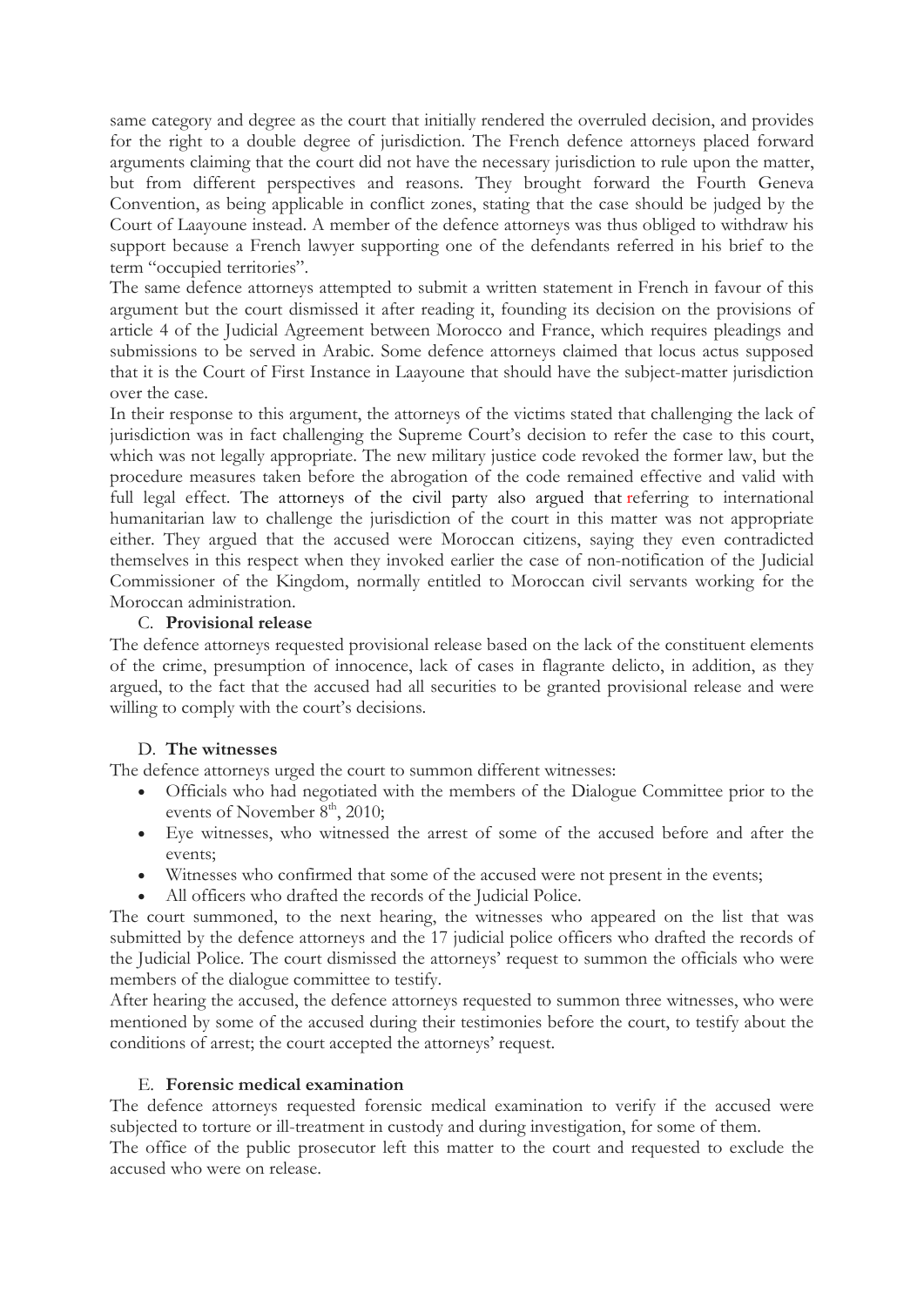The Court accepted the request and allowed the accused in detention to undergo forensic medical examination to prove or refute the allegations of torture. It appointed three forensic experts for this purpose:

- Dr. Fadila Aït Boughima, certified lecturer in forensic medicine in the Avicenna University Hospital in Rabat;
- Dr. Mourad El Yakoubi, Professor of orthopedic surgery in Rabat;
- Dr. Chakib Bouhlal, psychiatrist and medical expert accredited with the Court of Appeal of Rabat.

Thereafter, the following arguments pertaining to the form were entered before the Court:

- Violation of article 3 of the Code of Penal Procedure regarding non-notification of the judicial commissioner of the kingdom for the accused who were serving as civil servants immediately after their arrest;
- No case of flagrante delicto, the elements of which are enumerated in article 56 of the Code of Penal Procedure
- Violation of article 24 of the Constitution that guarantees the inviolable character of the place of residence and article 62 of the code of criminal proceedings on searching and its procedure, timing and requirements.
- Violation of custody measures and relevant safeguards.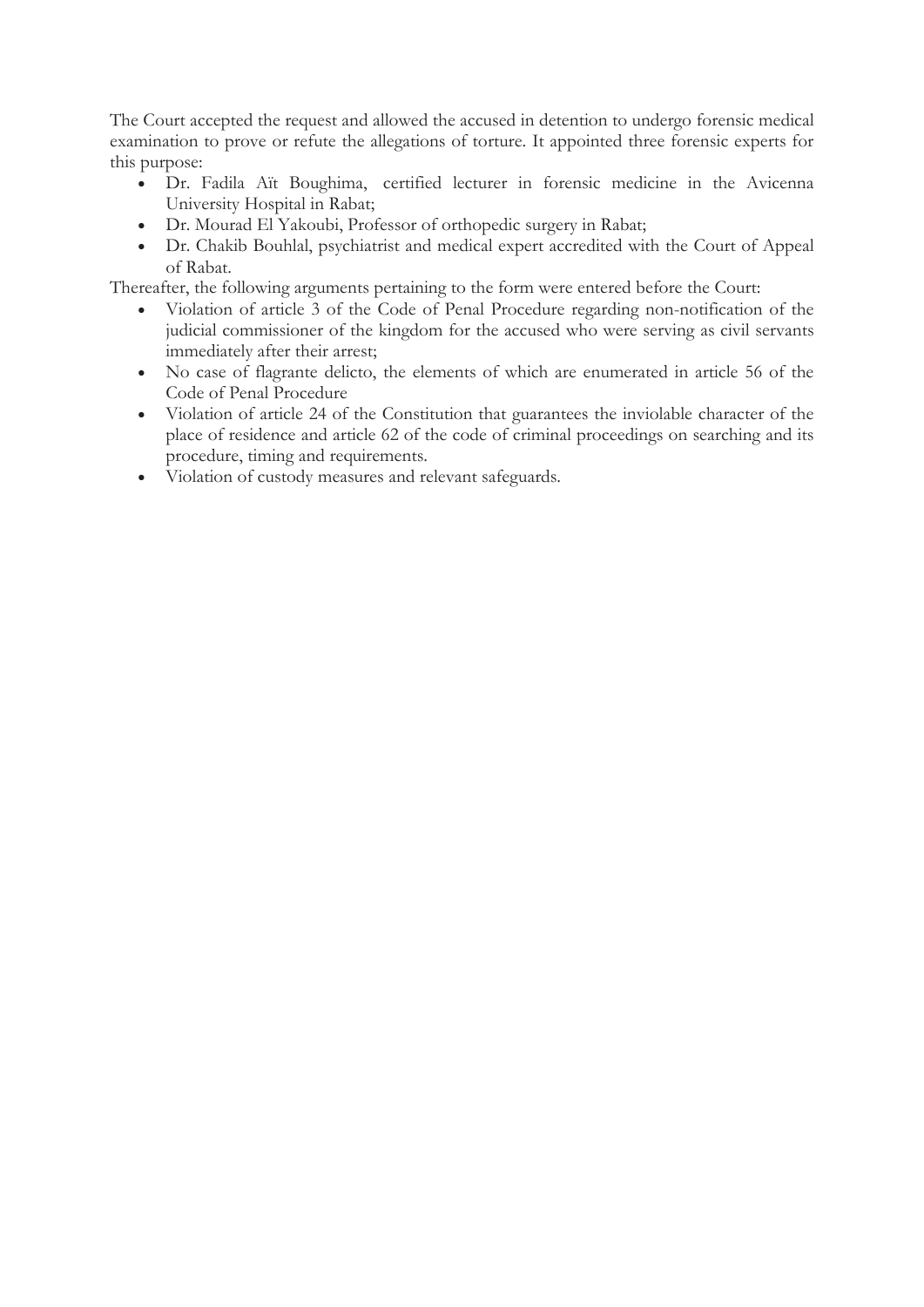## **III. Statements of the accused**

The Court scheduled eight sessions<sup>7</sup> to hear the accused, thus hearing on average 3 accused persons per day, 3 hours for each on average. The accused denied all the charges. They denied the existence of any organization within the camp and claimed that the camp was established to demand social and economic rights related to employment, housing, and social benefits under a national promotion program.

When the Court confronted them with their statements as recorded in the judicial police records, they stated that were obtained under abuse and ill treatment. They claimed they didn't read their statements nor were they read out to them before they signed them. When they were confronted with their statements before the investigating judge at the court-martial, they claimed to have signed them without reading them despite the presence of an attorney with them.

Except five of them, the accused equally declined to reply to any questions addressed to them by the attorneys of the victims. They stated that they did not recognize the civil party's competence to put forward a civil claim and be a formal part in the proceedings.

In general, the statements made by the accused before the court revolved around the following points:

- Considering the trial as a political trial;
- Conditions of arrest, custody and detention;
- Denying their statements in the judicial police records and claiming they did not read them before signing them;
- Torture and ill-treatment.

The accused who travelled to Algeria 20 days before the establishment of the camp confirmed that they did indeed participate in a conference there on the right of peoples to resistance, during the last week of September 2010.

<sup>7</sup> On the 13, 14, 15, 20, 21, 22, 23, and 27 of March 2017.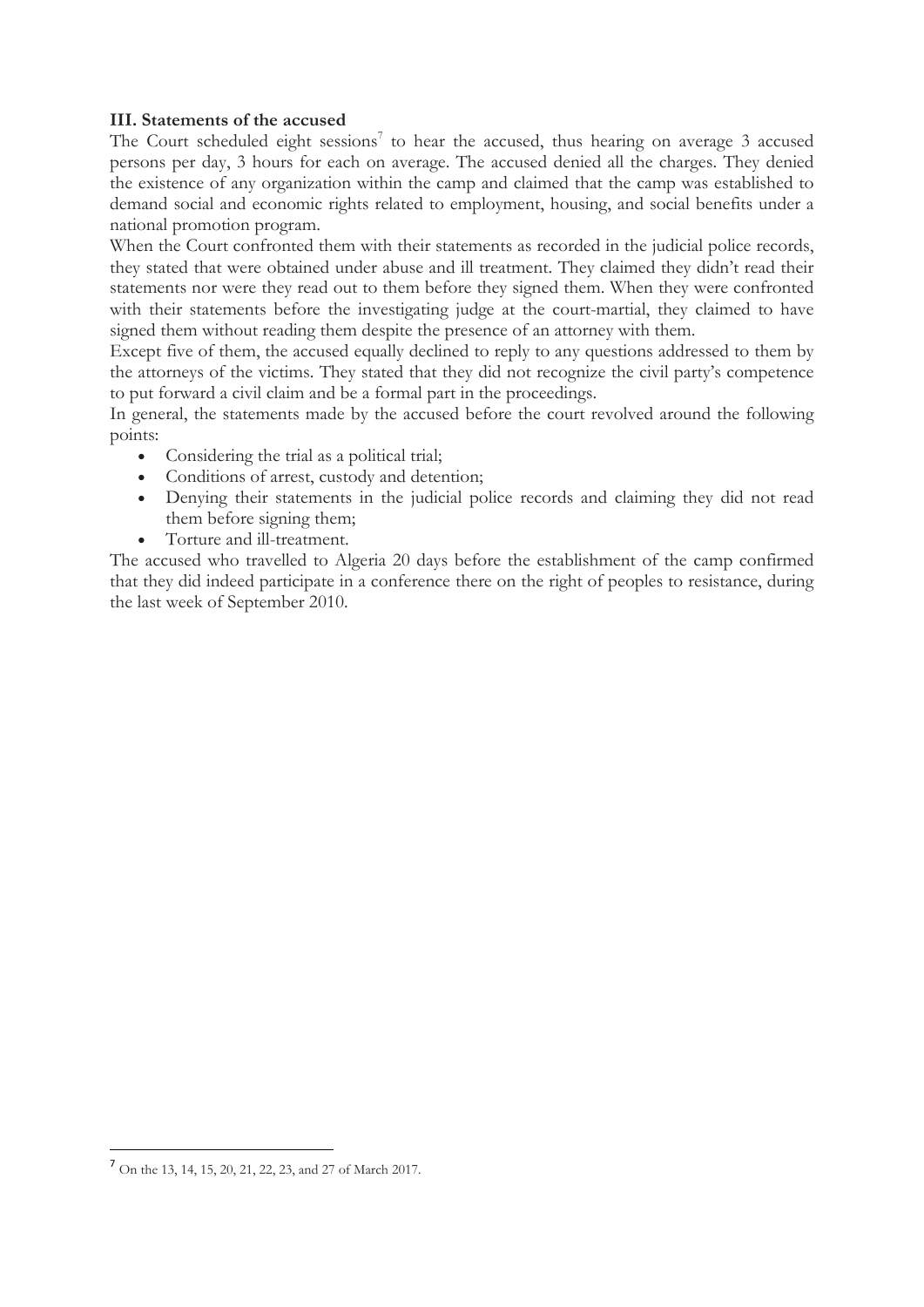## **IV. The evidence file**

The file entailed the following pieces of evidence:

## 1. **The confiscated elements**

Upon an order from the presiding judge, the following confiscated elements were brought to the court: a computer, three radio transmitters, 19 mobile phones, three machetes, two hatchets, one axe, four knives, four daggers, and some tags with the word "Security" on them.

The accused denied any relation to the confiscated elements when they were shown to them. Nine of them stated that their mobile phones had been confiscated and gave their numbers; another accused said that a sum of MAD 7500 was confiscated from him.

## 2. **A CD and two videos**

The office of the public prosecutor submitted a CD and requested it to be taken into the case file as part of the evidence file, given that it was mentioned in the judicial police records. The Court decided that the contents of the CD should be portrayed to the court. It was a video documenting the events of the 8th of November 2010.

Two additional videos showed the links between the accused and the events and their role therein.

#### **3. The autopsy reports**

The autopsy reports of the victims were translated into Arabic and were then included in the case file, as part of the evidence file. They illustrated the conditions and the causes of death of the 11 members of the law enforcement.

The autopsy reports, according to the public prosecutor, showed that there were cases of slaughtering, skull fractures, thorax fractures, fractures at the upper and lower body parts, and stabs-resulted deep wounds, some of which were 20 cm deep.

#### **4. Witnesses**

The Court heard the witnesses of the office of the public prosecutor and the witnesses requested by the defence attorneys and accepted by the court.

Remarks about the testimonies of both parties:

- The testimonies of the public prosecutor's witnesses were coherent with the statements of the accused as recorded in the judicial police records or the preliminary and pre-trial interrogation reports;
- These testimonies were accurate regarding facts, individuals and the acts;
- They were made by witnesses with different positions, each with a different experience with the camp, the events of the 8th of November 2010, and the persons involved;
- These testimonies shed light on what really happened on the 8th of November 2010, and the committed acts. Some witnesses were victims themselves and still bear the traces of and repercussions from the perpetrated acts;
- The accurate testimonies prompted the Court to discharge some 20 more witnesses who were present at the Court.
- Some of the rebuttal witnesses' testimonies, on the other hand, somehow contradicted each other. Indeed, Mr. El Bachir Slimani and his brother Mr. Mohamed Slimani didn't agree in their testimonies on how Mr. Ennaâma Asfari was arrested and on how he was taken out of his place. Another witness, Mr. Ibrahim Hmia, contradicted what Mr. Sidi Abeljalil Laâroussi said regarding the number of persons who arrested him in his place, the number of vehicles that were used for that reason, and the arms that those persons were carrying with them. Mr. Hane Ibrahim, a witness, also contradicted Mr. Abdallah Lakhfaouni's statements regarding his house and how he was arrested. The same also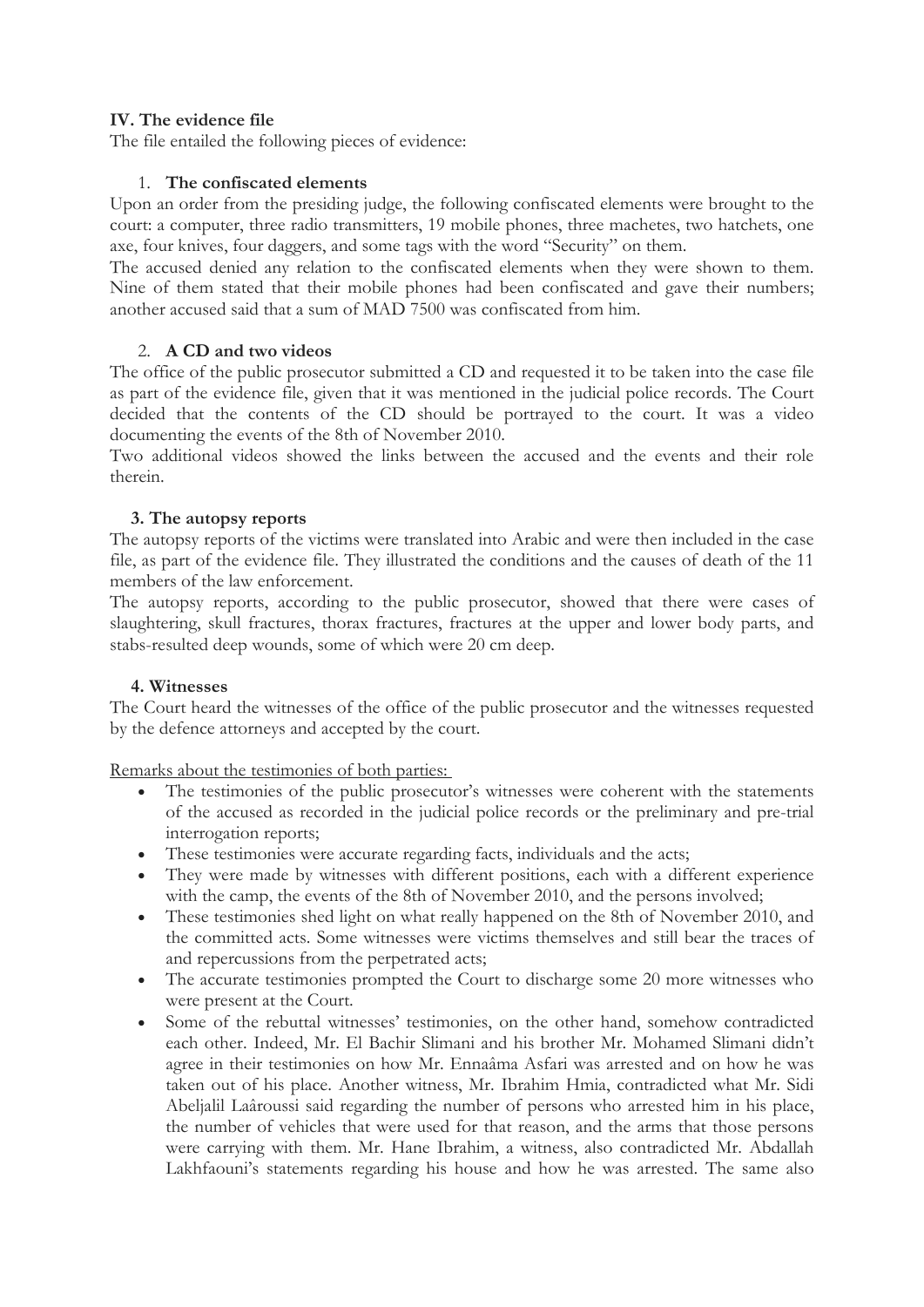applied to Mr. Lahcen Dalil' testimony when he was talking about his visit to Mr. Abdallah Toubali at the hospital, its timing, and the context of his visit to the accused at home at 7 a.m.

The public prosecutor's witnesses (including security officials, the officers who drafted the records, and the persons who were living at the Camp) were exposed during their testimonies to humiliating and degrading remarks from the accused themselves or some of their relatives. The officers who drafted the records were targeted by a wave of demeaning slogans.

## **5. Phone recordings**

The phone recordings submitted by the Office of the Public Prosecutor showed that some of the accused were in contact with members of the POLISARIO, and received instructions and orders from them.

## **6. Travel routes to Algeria**

The reports submitted by the Office of the Public Prosecutor in this regard indicated that some of the accused travelled to Algeria several times to coordinate with entities hostile to Morocco.

## **7. Forensic medical examination**

The medical examinations were granted by the Court following a request from the defence attorneys. They had no other purposes than examining the allegations of torture put forward by the accused to justify the contents of the judicial police records (or minutes).

Only 16 persons showed their consent and went through the forensic examination. Five declined<sup>8</sup>, despite the fact that they had requested medical examination themselves through their attorneys.

The accused who refused to undergo forensic examination said they did not trust the impartiality of the examination and requested an international forensic medical examination instead.

For the public prosecutor, requesting an international forensic medical examination implied a clear breach to the Moroccan sovereignty, arguing that there was no national or international legal framework to back this request. The office of the public prosecutor invoked article 6 of the constitution: "the law shall be the supreme expression of the will of the nation. All natural and legal persons, *including public authorities, shall be equal before the law and must comply with it*".

After deliberations, the Court denied the request of a foreign medical examination.

In their evaluation of the medical examination, the defence attorneys argued that forensic medical examination was not binding to the Court and did not reflect the truth. They said that the accused declared they were subjected to torture and that they carried torture traces. The examination didn't confirm that the accused were subjected to torture, but failed to determine the causes of the traces they had either, they said. The forensic experts did not confirm the issue; consequently, the cause and effect relation was not established. The attorneys also said the experts were not asked to make the conclusions they made and thus requested the court to summon them.

The public prosecutor explained that the medical examination respected the provisions of the Code of Penal Procedure and the international standards, namely the Istanbul Protocol. Moreover, the office of the Public Prosecutor stated that the experts who made the examinations were multi-disciplinary. It requested the court to deny the defence attorneys' request to summon them.

After deliberations, the Court decided to summon the experts.

**.** 

The three experts appeared before the court. Dr. Fadila Ait Boughima shed light on the conditions under which the medical examinations were carried out, the measures that were taken

<sup>8</sup> Ennaâma Asfari, Abdellah Obhah, Khadda El Bachir, Ahmed Sbaï, and Sidi Ahmed Lamjayed.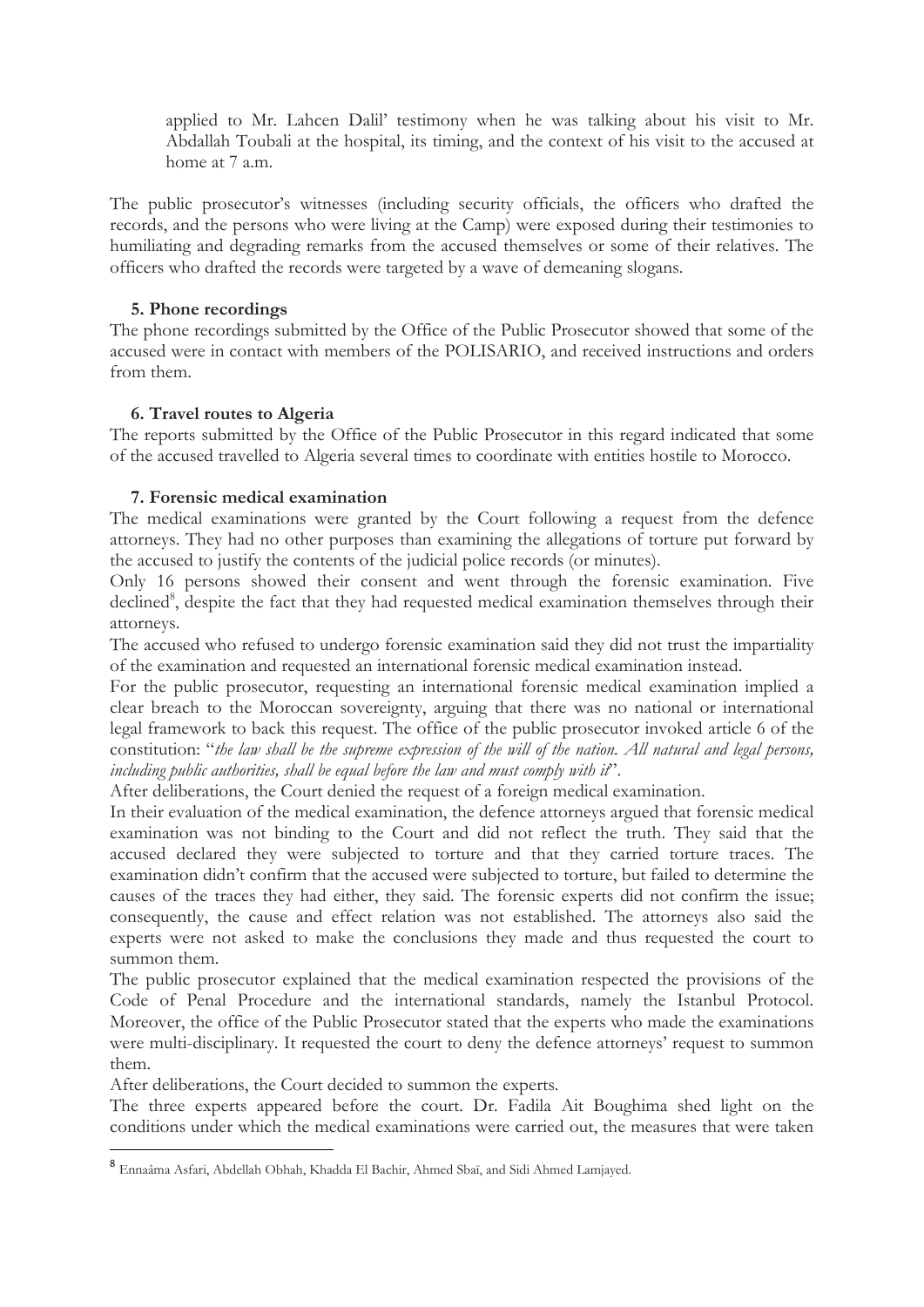and the conclusions the experts reached, in accordance with the Istanbul Protocol. She presented extended details on each separate examination. Answering questions addressed to her by the Court and the parties' attorneys, she provided accurate information on the Istanbul Protocol and to what extent the forensic medical examination complied with the guidelines annexed thereto and met the requirements set forth in the Protocol.

The expert confirmed that the conclusions of the report that were based on statements and the allegations, the symptoms and the traces, and the physical and psychological examination had the primary objective, in compliance with the Istanbul Protocol, of determining the degree of causality between the symptoms and the severe and chronic physical health conditions diagnosed by physical and psychological examination on one hand, and the forms of torture alleged in statements and interviews.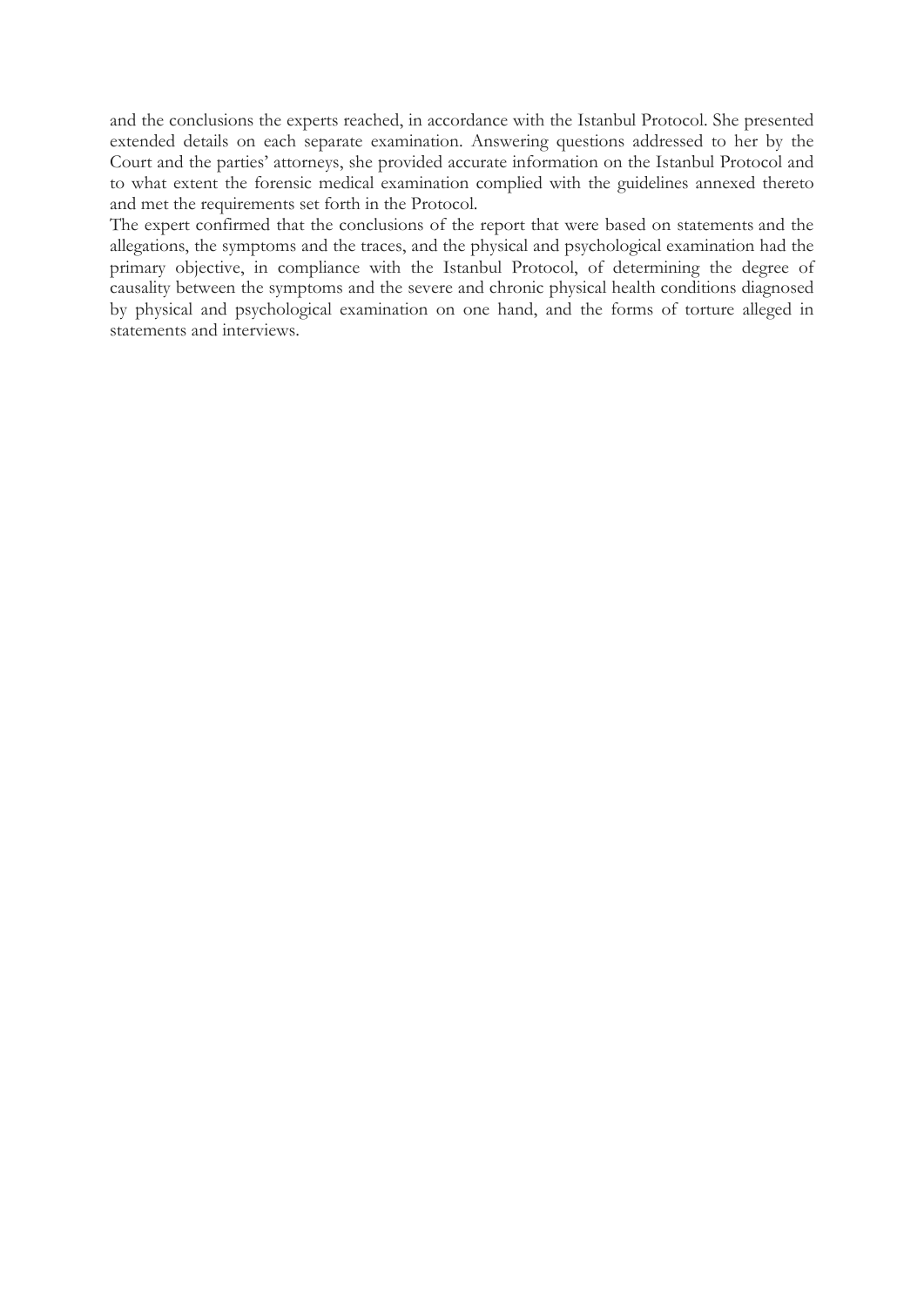## **V. Pleadings**

## 1. **The civil party**

The attorneys of the civil party highlighted in their pleadings the nature of crimes committed against the victims. They shed light on the instruments used in the crime, as well as the serious impacts of the acts on the victims' relatives and the institutions they worked for.

A group of the civil party attorneys asked the court to re-characterize the case and sentence the accused for threatening the internal security of the State, invoking articles 201, 203, and 205 of the Penal Code.

Other attorneys disagreed with the re-characterization of the case. They argued instead that the articles applied to the charges were sufficient to incriminate the accused and accomplices, since the committed crimes were indivisible.

Some of the victims' attorneys put emphasis in their pleadings on the victims' right to redress, the right to know the truth, and on the real reasons why the accused avoided confrontation and to provide answers to their questions. They argued that the accused presenting themselves as activists and political victims was nothing but a mere maneuver. One of the victims' relatives insisted on conveying a message via their attorney that they were not seeking revenge and that they did not want the court to sentence anyone to death.

## 2. **The office of the public prosecutor**

The public prosecutor based his statement on the discussions of the hearing sessions. He asked why the accused withdrew when the evidence was presented. The hard evidence that was presented, he stated, was the reason behind their decision to withdraw.

The public prosecutor also provided an account of the events of the 8th of November 2010, and the phases that preceded the events. He shed light on the role played by each one of the accused. He showed a drawing with their respective positions and the roles conferred to each one of them within the organization that instigated, planned, and executed the crimes, as well as their role within the committees.

He also elaborated on the elements of evidence, mainly the witnesses' testimonies and the phone recordings. He demonstrated the cause and effect relation of the outcome and supported his pleadings with Moroccan and comparative case law.

The prosecutor requested the court to confirm all the charges and sentence the accused to firm prison sentences. He asked for the transfer of the objects and funds seized to the benefit of the State and pleaded for the harshest sentence possible. He submitted a written memorandum to the court.

## 3. **Defence attorneys**

The defence attorneys invoked article 554 which provides that the court is obliged to follow the decision of the Supreme Court and the justice-related provisions of the Constitution. They discussed the request to re-characterize the case submitted by the civil party and argued that the crimes referred to in article 267 of the Penal Code are harm crimes, requiring both the physical elements of the crime and the criminal intent, as well as the cause and consequence relation between the committed act and the outcome.

The defence attorneys also discussed the social status of the accused. They indicated that their criminal records were no proof against them. They requested the accused not to be condemned as a group and to apply extenuating circumstances in their case.

Another lawyer argued that the court was not bound by the characterization referred to it, and that it must apply the presumption of innocence. The Court had a duty to protect the accused from the stigma and defamation they were subjected to. The attorney invoked the Royal Decree governing public gatherings and argued that it applied to the camp. He cited article 19, which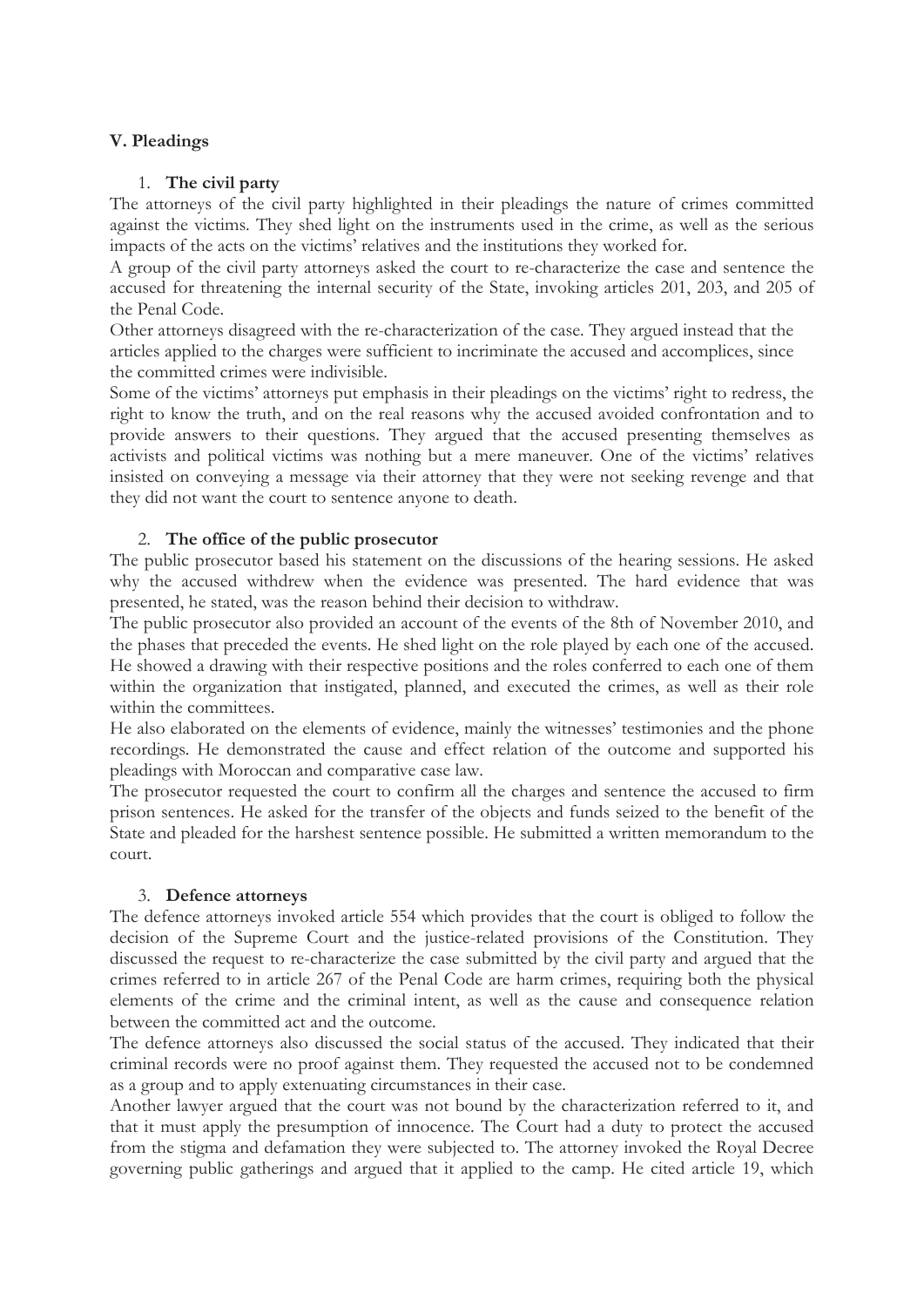provides for mandatory procedures to be followed by law enforcement before dismantling a gathering. The attorney argued that law enforcement attacked the camp and created a case of flagrante delicto. Nothing in the case file proved, the attorney argued, that the law enforcement respected the law in this regard.

The attorney also argued that criminal evidence should be legal and gathered in a legal way; that there were many contradictions in the witnesses' testimonies, and that the video was edited and was not the original footage. The attorney further argued that the court had no adequate and sufficient evidence against their clients and that the elements of the crime were not established.

The attorney therefore concluded that the accused were innocent and asked the court to view the case as misdemeanor, as an unlawful gathering in a public space, and to dismiss the civil party's requests because they paid no judicial fees and had no competence to be party to a case already rendered by a prior court.

Since the accused did not appear at the hearing to enjoy the right of the last word, the defence was given the right to deliver final remarks on behalf of the accused.

Indeed, when the court was hearing the witnesses, the accused decided, after 18 hearing sessions, to withdraw from the court case and requested their attorneys to withdraw from the court as well. New defence lawyers were then appointed to represent them, in implementation of the judicial assistance procedure. From that point onward, the Court ordered the security officer in charge to inform the accused and urge them to appear before the court, before each hearing. As the accused persisted and refused to appear before the court, the court then ordered the clerk to go to their quarters at the end of each session to update them and inform them of the debates and proceedings.

The two accused persons who were on provisional release attended all the hearing sessions. They declared that they boycotted the trial. The Court always checked if they attended the hearings and recorded that in the hearing records.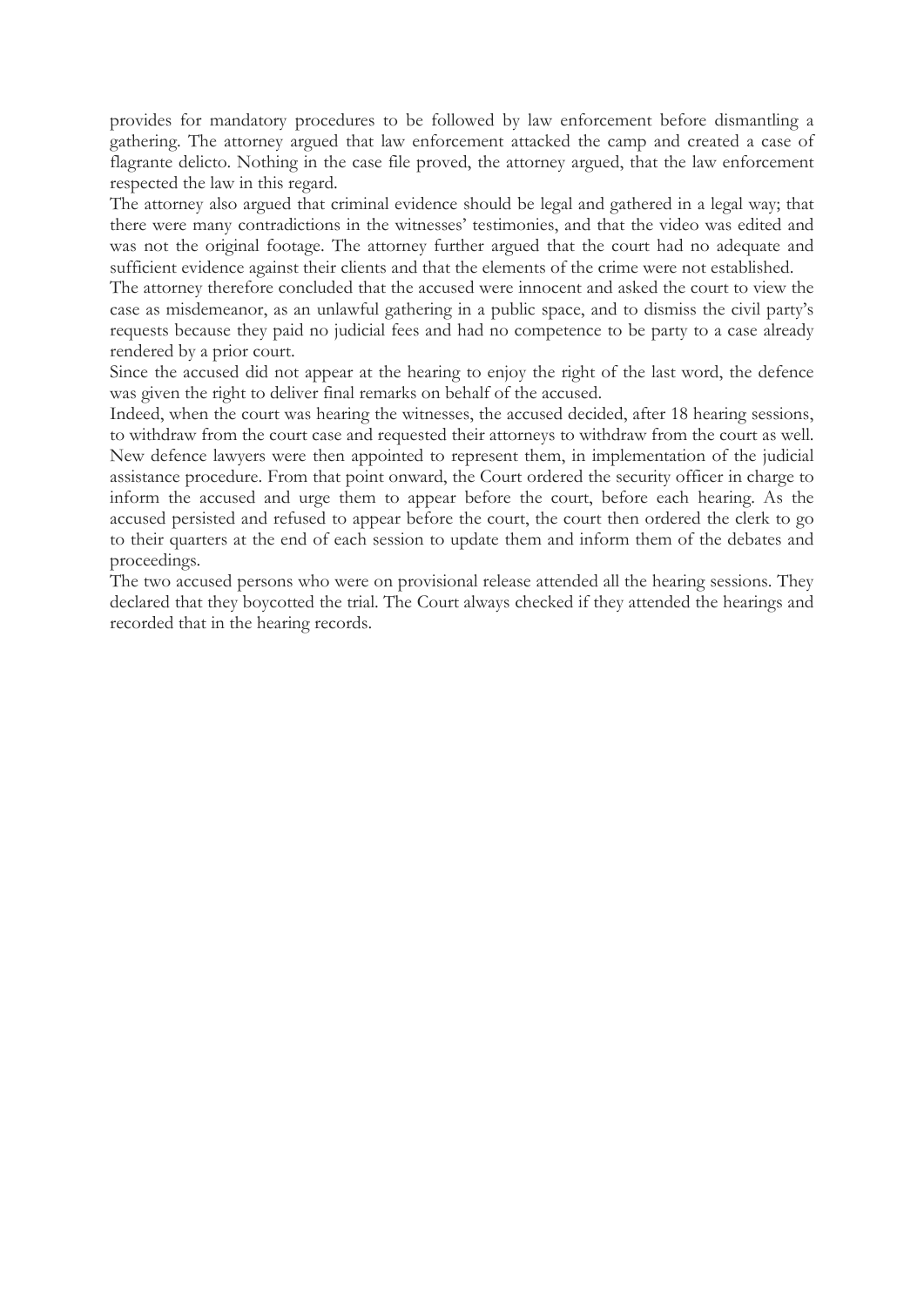# **VI. Final verdict**

After the last word and 14 hours deliberation, the Court delivered the following verdict. I-With regard to the form: Dismissed

II- With regard to the public action, the court found that:

- Asfari Ennaâma, Cheikh Banka, Mohmed Bouryal, Mohamed Lamine Haddi, El Hassan Zaoui, Abdalah Toubali, Khadda El bachir, Lahcen Dah, Mohammed Ettahlil, Lamjayed Sidi Ahmed, Elfakir Mohammed M'barek, Ibrahim Ismaili, and Mohamed Khouna Boubit did not participate in forming a criminal organization. It ruled that they were innocent from this charge but found them guilty in the remaining charges;
- Mohamed Bani, Sidi Abdeljalil Laâroussi, Abdellah Lakhalfaoui, Mohamed Bachir Boutenguiza, Sidi Abdellah Obhahet, and Ahmed Sbaï were guilty for the charges against them;
- Eddiche Dafi did not participate in forming a criminal organization and was therefore innocent from this charge, but he was guilty for assaulting law enforcement officers as they were performing their duties, leading to injuries, in accordance with article 267, paragraph 2 of the Penal Code, as the court re-characterized the felonies of committing violence against law enforcement officers as they were performing their duties, leading to death with the intent of murder and participation therein. The accused was found guilty for the remaining charges;
- Larabi El Bekkay was guilty for assaulting law enforcement officers as they were performing their duties leading to injuries, in accordance with article 267, paragraph 2 of the Penal Code, as the court re-characterized the felonies of committing violence against law enforcement officers as they were performing their duties, leading to death with the intent of murder and participation therein. He was found guilty for the remaining charges;
- Taki El Machdoufi and Sidi Abderrahmane Zayou were guilty for assaulting law enforcement officers as they were performing their duties leading to injuries, in accordance with article 267, paragraph 2 of the Penal Code, as the court re-characterized the acts which they were charged with.

The Court sentenced

- Ahmed Sbaï, Sidi Abdeljalil Laâroussi, Abdallah Lakhafaouni, Mohamed Bachir Boutenguiza, Sidi Abdellah Obhah, Ibrahim Ismaïli, Lamjayed Ahmed, and Mohamed Bani to life imprisonment;
- Asfari Ennaâma, Cheikh Banka and Mohammed Bouryal to 30 years in prison;
- El Hassan Dah, El Fakir Mohamed M'barek, El Hassan Zaoui, Mohamed Khouna Boubit and Mohammed Lamine Haddi to 25 years;
- Abdalah Toubali, Mohammed Ettahlil and Khadda El Bachir to 20 years;
- Larabi El Bekkay to four years and six months;
- Eddiche Dafi to six years and six months;
- Taki El Machdoufi and Sidi Abderrahmane Zayou to two years.

The Court also ordered

- The accused to pay the legal costs jointly, setting the obligation to the minimum, except for those sentenced to life imprisonment ; and
- That the seized sums be transferred to the public treasury and the other confiscated elements to be destroyed.

<sup>&</sup>lt;sup>9</sup> The verdict was delivered on July 19th 2017. The Court was composed of Justice Youssef El Alkaoui as Presiding Judge, Mr. Mustapha Rmili, assessor, Mr. Mohamed Alik, assessor, Mr. Zouhir Hakimi, assessor, and Mr. Ali Mouak, assessor. Mr. Khalid Kerdoudi, represented the Office of the Public Prosecutor. Mr. Youssef Lakhdar, Court clerk; the ruling was drafted in 223 pages.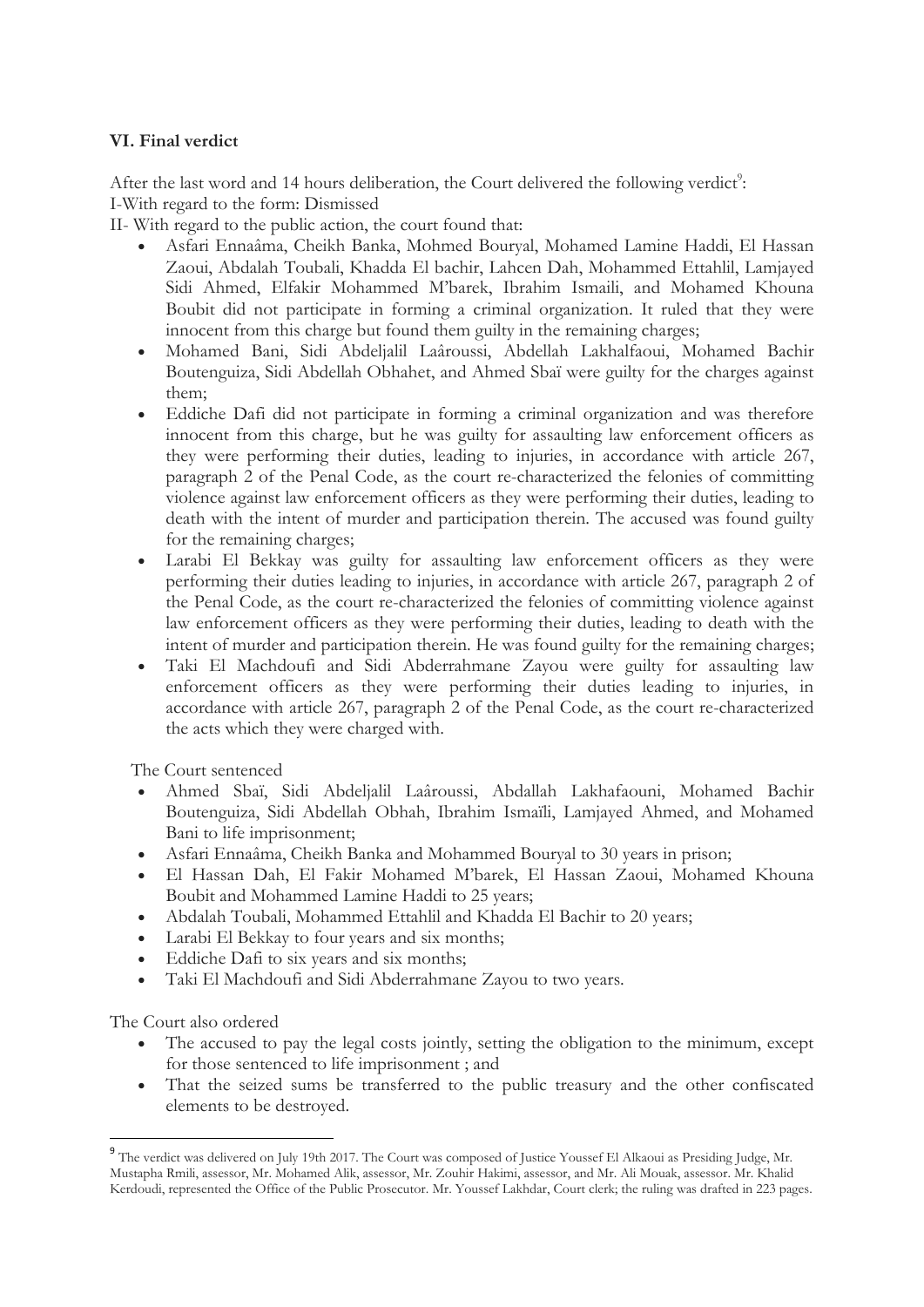## **III- With regard to the related civil claims**

 With regard to the form, the court dismissed the civil claims and ordered the civil party to pay the legal costs.

The court delivered its final verdict and informed Taki El Machdoufi , who was attending at the courtroom, that he had 10 days to appeal the ruling before the Supreme Court. The court noted that it could not inform Sidi Abderahmane Zayou of the verdict and notify him of the deadline to file an appeal before the Supreme Court, as he failed to attend despite the fact that he had been informed of the session.

The court clerk was asked to inform the others of the verdict and of the 10-day deadline to file an appeal before the Supreme Court.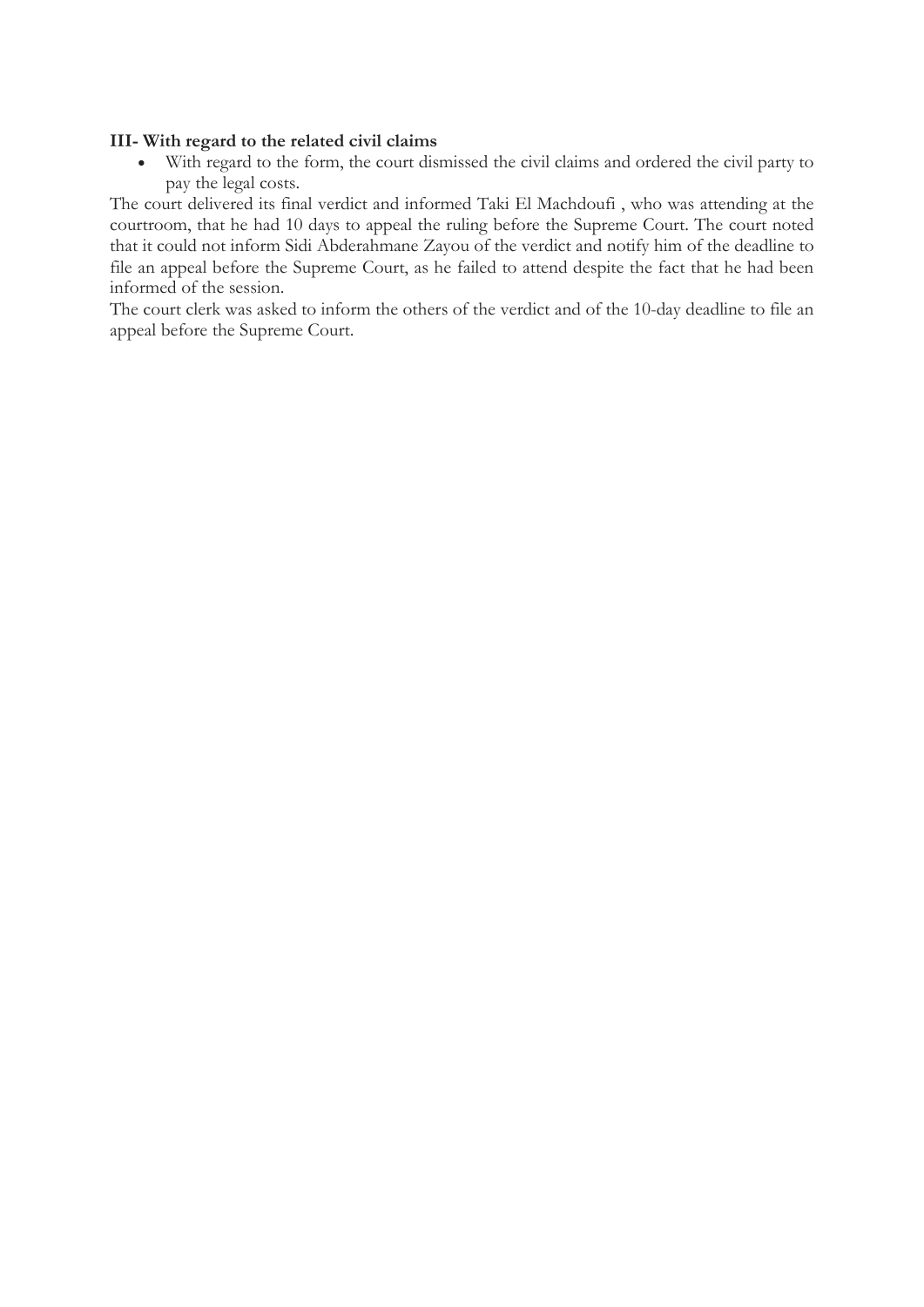# **CONCLUSIONS**

The main conclusions of the trial proceedings before the Criminal Division (Court of Appeal in Rabat, Annex of Sale) can be summed up as follows:

- The Court provided all legal conditions to ensure that the hearings were public and transparent and provided all necessary means to let everyone follow the proceedings;
- After each hearing, the General Public Prosecutor gave an account of the proceedings and the decisions of the court, so that the public opinion could be duly updated and follow the proceedings of the court;
- A large number of national and international observers (observing different aspects, from different perspectives), journalists (from TVs and print/electronic media) followed the trial. This was a strong indicator of the national and international interest in the case and in justice in Morocco;
- The Court provided adequate means to ensure comfort for attendees, for the parties concerned and for the observers, to enable them to follow the trial in good conditions. Translation from/into many languages was available. The court also provided adequate sound and video systems in the courtroom. Sessions were suspended from time to time for rest, meals, or to tease tension whenever necessary;
- The Court provided separate spaces for the two groups of witnesses, away from the proceedings, also providing adequate protection for all;
- The proceedings were managed, in general, in a serene and balanced way, without prejudice to the parties' rights, thus avoiding tension and highly charged emotional positions or attitudes of both parties;
- The Court gave adequate time to each party and the opportunity to express themselves, to defend their positions, and to respond to each other's pleadings and arguments. An adequate reasonable timeframe was thus devoted to the trial, giving the parties enough time to exercise their right, taking into account the time that was allocated to each party;
- The case file review procedures provided for in the Code of Penal Procedure were rigorously followed. The Court granted most of the parties' requests in this regard. This included, but were not limited to, the relevant motions for the Prosecution's or Defence's requests related to the evidence file, the requests to summon the experts who conducted the medical examinations following the torture allegations, and the requests to summon the officers who drafted the records of the judicial police;
- While the normal procedure in criminal cases consists mainly of oral pleadings, all parties have supported their pleadings with written submissions. This was highly indicative of the strong will of each party to defend and document their positions. It also made the task of the court easier.

In general, the trial observation team concluded that the proceedings before the Criminal Division at the Court of Appeal of Rabat- Annex of Sale, case file n°582/2612/2016, met all trial standards provided for in article 14 of the International Covenant on Civil and Political Rights and other relevant international instruments related to the independence of the judiciary and to the role of the office of the public prosecutor, the role of lawyers and bar associations.

Compliance of the Court with these standards can be deduced from the following:

- The nature of the Court that heard the case and its composition and the safeguards provided to ensure its independence and impartiality;
- The publicity of the hearings, the fact the parties had the possibility to put forward pleadings and counter-pleadings, the presence of the accused and the parties, and transparency of the hearings. Also press and media were not excluded and had the opportunity to report on the trial proceedings;
- Translation from and into several languages was available;